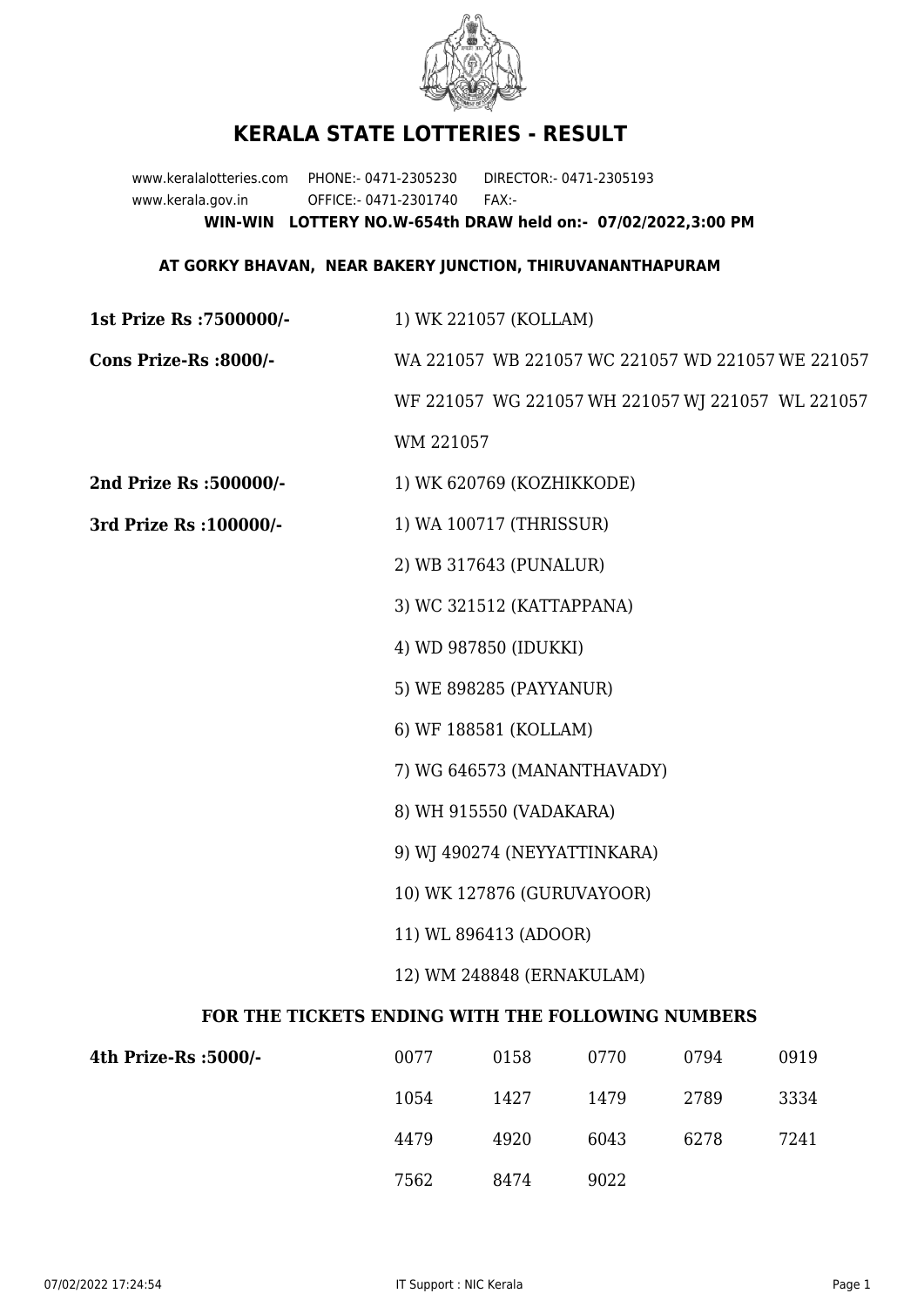| 5th Prize-Rs : 2000/- | 0073 | 1528 | 2346 | 2641 | 4522 |
|-----------------------|------|------|------|------|------|
|                       | 4985 | 5599 | 8425 | 8807 | 8958 |
| 6th Prize-Rs : 1000/- | 1290 | 1759 | 1787 | 2664 | 2928 |
|                       | 3421 | 4035 | 5493 | 6308 | 7226 |
|                       | 8973 | 9362 | 9372 | 9626 |      |
| 7th Prize-Rs :500/-   | 0422 | 0435 | 0555 | 0893 | 0985 |
|                       | 1056 | 1151 | 1202 | 1300 | 1437 |
|                       | 1523 | 1550 | 1848 | 1853 | 2112 |
|                       | 2371 | 2436 | 2463 | 2498 | 2514 |
|                       | 2628 | 2794 | 2918 | 3008 | 3081 |
|                       | 3219 | 3432 | 3526 | 3744 | 3755 |
|                       | 3898 | 4072 | 4255 | 4308 | 4344 |
|                       | 4372 | 4521 | 4774 | 4975 | 5000 |
|                       | 5034 | 5209 | 5414 | 5485 | 5490 |
|                       | 5551 | 5601 | 5728 | 5871 | 5877 |
|                       | 5952 | 6005 | 6084 | 6347 | 6607 |
|                       | 6861 | 7045 | 7170 | 7195 | 7260 |
|                       | 7269 | 7396 | 7408 | 7602 | 7901 |
|                       | 7937 | 8265 | 8343 | 8475 | 8545 |
|                       | 8670 | 8976 | 9108 | 9374 | 9420 |
|                       | 9446 | 9530 | 9568 | 9591 | 9757 |
|                       | 9838 | 9860 |      |      |      |
| 8th Prize-Rs : 100/-  | 0183 | 0206 | 0308 | 0400 | 0409 |
|                       | 0508 | 0792 | 0793 | 0801 | 0823 |
|                       | 0852 | 0926 | 0949 | 1122 | 1152 |
|                       | 1169 | 1234 | 1285 | 1370 | 1397 |
|                       | 1425 | 1572 | 1686 | 1755 | 1882 |
|                       | 1901 | 1958 | 1973 | 2013 | 2030 |
|                       | 2047 | 2109 | 2136 | 2403 | 2461 |